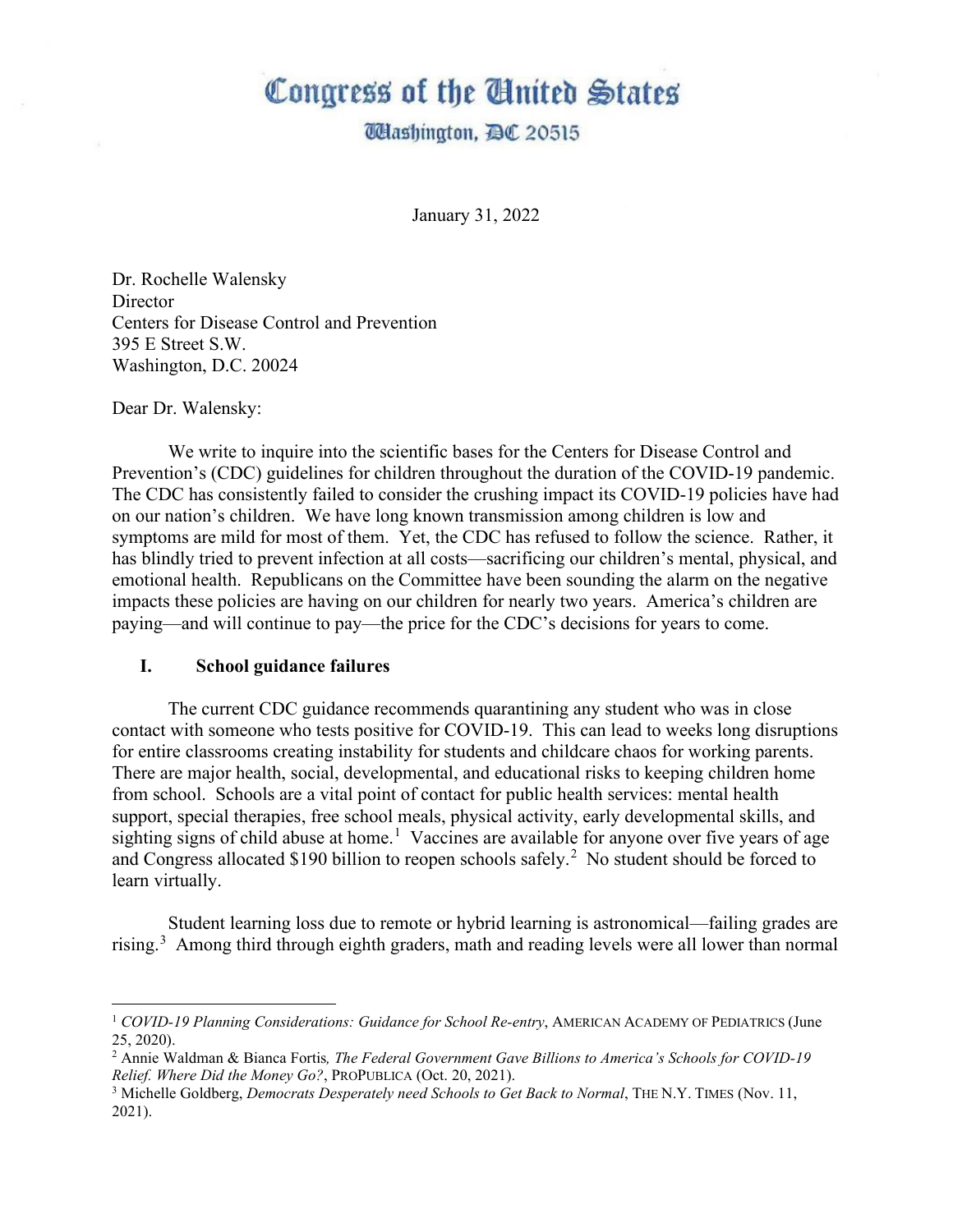this fall. [4](#page-1-0) The gaps were largest for Black and Hispanic students, and schools with high poverty rates.<sup>[5](#page-1-1)</sup>

On January 21, 2021, President Biden issued Executive Order 14000 stating, "it is the policy of [my] Administration to provide support…for safe, in-person learning as quickly as possible."[6](#page-1-2) On January 4, 2022, President Biden stated, "[w]e know that our kids can be safe when in school...That's why I believe schools should remain open. They have what they need."<sup>[7](#page-1-3)</sup> On January 5, 2022, White House Press Secretary Jen Psaki echoed the Biden Administration's commitment to maintain in-person learning stating, "we want schools to be open, the President wants them to be open and we're going to continue to use every resource and work to ensure that's the case."[8](#page-1-4) Unfortunately, many teachers unions are actively undermining in-person education, and the Biden Administration has failed to follow through on their empty rhetoric with actions to stand up to the union bosses in support of our nation's children.

Some teachers unions have repeatedly jeopardized America's children's education and livelihoods throughout this pandemic. Even as teachers were prioritized for vaccines, many refused to return to in-person instruction.<sup>[9](#page-1-5)</sup> Even worse, classes for Chicago Public Schools were abruptly cancelled on Wednesday January 5, 2022, after the Chicago Teachers Union voted to cancel in-person learning and refused to show up to work, despite no scientific basis for their decision.<sup>10</sup> Dr. Leana Wen, a professor of public health at George Washington University, said, "schools remain one of the safest places for children from a #covid19 transmission standpoint."[11](#page-1-7) Teachers and students are more likely to be infected at social gatherings and restaurants than at school. $12$ 

Under the CDC's guidance for early education and childcare centers, the current recommendation is that if an unvaccinated child is exposed to a COVID positive classmate, they should isolate and quarantine for  $14 \text{ days}$ .<sup>[13](#page-1-9)</sup> This means that if one child in a preschool classroom (where the children are below the vaccination age) tests positive, the entire class must shut down for 14 days. These isolation policies are ineffective, especially in light of the transmission and infection rate for this age group. The CDC's guidelines make it impossible for parents to maintain any regular work schedule or find childcare on short notice. This uncertainty is a logistical nightmare for parents and creates further disruption for children.

<span id="page-1-0"></span><sup>4</sup> David Leonhardt, *No Way to Grow Up,* THE N.Y. TIMES (Jan. 4, 2022).

<span id="page-1-1"></span><sup>5</sup> *Id.*

<span id="page-1-2"></span><sup>6</sup> Exec. Order No. 14000, 86 F.R. 7215 (Jan. 26, 2021).

<span id="page-1-3"></span><sup>7</sup> Morgan Chalfant, *Biden: Schools should stay open despite omicron wave*, THE HILL (Jan. 5, 2022).

<span id="page-1-4"></span><sup>8</sup> Nick Niedzwiadek, *Psaki: Schools can open safely 'including in Chicago'*, POLITICO (Jan. 5, 2022).

<span id="page-1-5"></span>

<span id="page-1-6"></span><sup>&</sup>lt;sup>10</sup> Tracy Swartz, et.al., CPS classes canceled Wednesday after Chicago Teachers Union votes to refuse in-person *schooling*, CHICAGO TRIBUNE (Jan. 4, 2022).

<span id="page-1-7"></span><sup>&</sup>lt;sup>11</sup> Leana Wen, M.D. (@DrLeanaWen), Twitter (Jan. 4, 2022, 10:22 p.m.),

https://twitter.com/drleanawen/status/1478567571771305990. 12 *Id.*

<span id="page-1-8"></span>

<span id="page-1-9"></span><sup>13</sup> Centers for Disease Control & Prevention*, Frequently Asked Questions for Parents and Caregivers about COVID-19 Precautions in Schools* (last updated Dec. 17, 2021).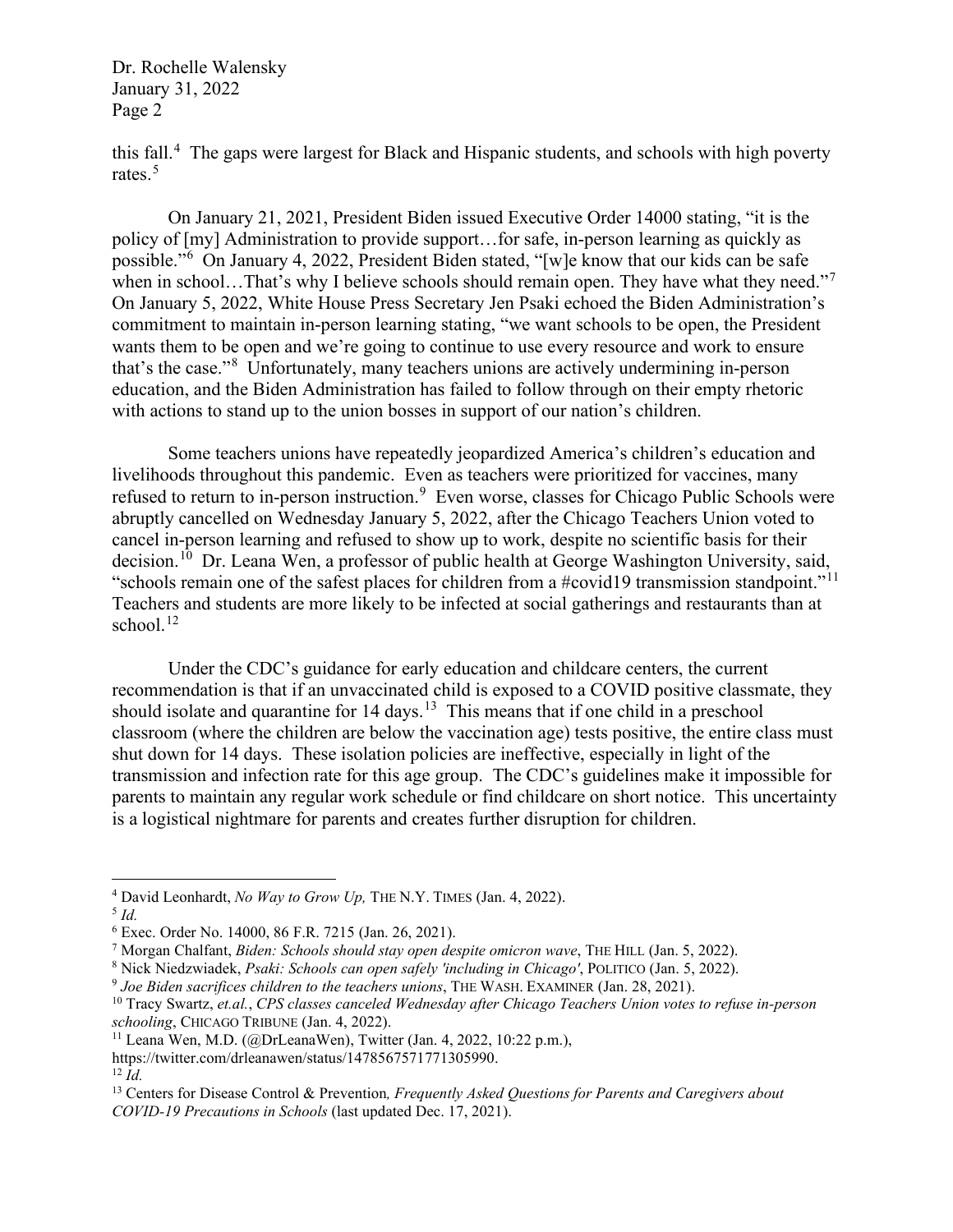### **II. Masking young children against scientific evidence**

Current CDC guidance states that children over the age of two, whether vaccinated or not, should wear masks in school and other indoor settings.<sup>[14](#page-2-0)</sup> The extent of the protection masks provide, particularly in schools, remains unknown—and it might be very small.[15](#page-2-1) The CDC continues to rely on and cite to a flawed study from Arizona, which the CDC published in its Morbidity and Mortality Weekly Report, to defend masking children in schools.<sup>[16](#page-2-2)</sup> This study did not control for days students actually spent in the classroom, improved ventilation, vaccination status or other mitigation measures.<sup>[17](#page-2-3)</sup> Instead, the schools without mask mandates were in session for more days during the data collection than those who had mask mandates—nearly doubling the in-person time for students in schools without mask mandates.<sup>[18](#page-2-4)</sup> The Arizona study data does not paint an accurate picture of mask effectiveness for children in school.

Further, other studies relied upon by the CDC do not show that masks, on their own, provide any additional protection to children.<sup>[19](#page-2-5)</sup> Several experts note it is entirely possible that open windows or increased ventilation accounts for nearly all the mitigation benefit in a classroom and other "layered" interventions may contribute only a marginal benefit or none at all. $20$ 

We have evidence of significant problems with requiring young children to wear masks all day. Practically speaking, children who need glasses have difficulty seeing when the mask fogs their lenses, masks cause severe acne and other skin problems, and they can be a distraction for children trying to learn.<sup>[21](#page-2-7)</sup> More importantly, studies show that reading lips is a crucial part of language development for children starting around 8 months of age—even more so for bilingual children.<sup>[22](#page-2-8)</sup> Studies show 4- to 6-year-old bilingual children lip-read more when they are confronted with speech in an unfamiliar language.<sup>[23](#page-2-9)</sup> Masking these children in school where they may be learning in their secondary language creates additional barriers to learning.

Further, " $r$ ] reading faces is critical for social emotional learning."<sup>[24](#page-2-10)</sup> Facial expressions are integral to human connection and social learning, particularly for young children, who are just starting to learn how to signal fear, confusion, happiness or other emotions.<sup>[25](#page-2-11)</sup> Covering a child's face mutes these nonverbal forms of communication and can result in robotic and

<span id="page-2-0"></span><sup>&</sup>lt;sup>14</sup> *K-12 Schools*, CTRS. FOR DISEASE CONTROL & PREVENTION (last visited Jan. 12, 2022).

<span id="page-2-1"></span><sup>15</sup> David Zweig, *The CDC's Flawed Case for Wearing Masks in School*, THE ATLANTIC (Dec. 16, 2021).

<span id="page-2-2"></span><sup>16</sup> *Id.*

<span id="page-2-3"></span><sup>17</sup> *Id.*

<span id="page-2-4"></span><sup>18</sup> *Id.*

<span id="page-2-5"></span><sup>19</sup> David Zweig, *The Science of Masking Kids at School Remains Uncertain*, N.Y. MAG. (Aug. 20, 2021). <sup>20</sup>*Id.*

<span id="page-2-8"></span><span id="page-2-7"></span><span id="page-2-6"></span><sup>21</sup> Marty Makary & H. Cody Meissner, *The Case Against Masks for Children*, THE WALL ST. J. (Aug. 8, 2021). <sup>22</sup> David J. Lewkowicz, *Masks Can Be Detrimental to Babies' Speech and Language Development*, SCIENTIFIC AMERICAN (Feb. 11, 2021).

<span id="page-2-9"></span><sup>23</sup> *Id.*

<span id="page-2-10"></span><sup>24</sup> David Zweig, *The Science of Masking Kids at School Remains Uncertain*, N.Y. MAG. (Aug. 20, 2021).

<span id="page-2-11"></span><sup>25</sup> Marty Makary & H. Cody Meissner, *The Case Against Masks for Children*, THE WALL ST. J. (Aug. 8, 2021).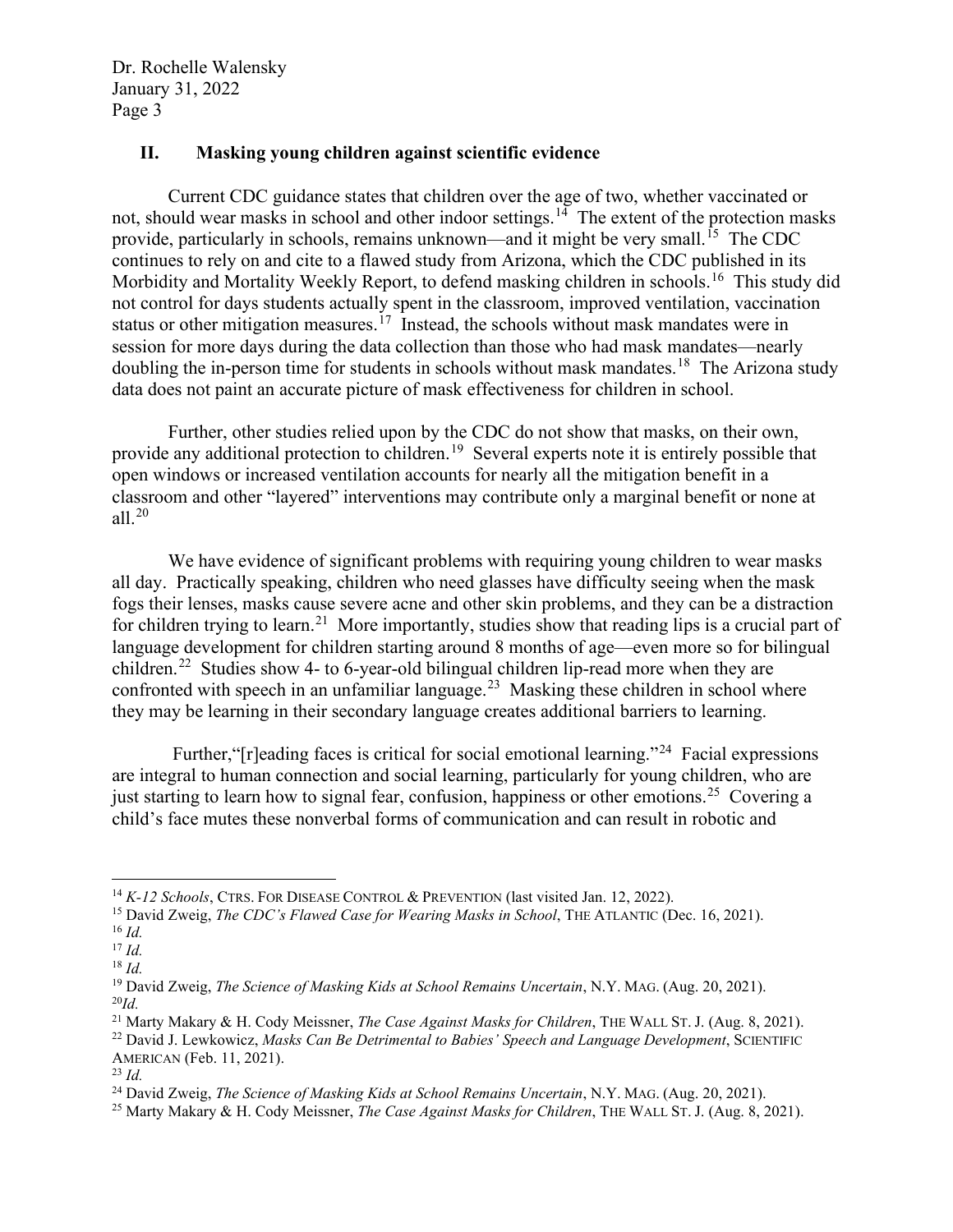emotionless interactions, anxiety, and depression.<sup>[26](#page-3-0)</sup> According to Dr. Lucy McBride, a wellrespected Washington, D.C. physician, children "need to see faces to develop emotionally and socially at those ages" yet it appears the CDC has failed to consider the adverse consequences when masking young children.<sup>[27](#page-3-1)</sup>

Worldwide, countries have forgone mask mandates in schools due to the adverse consequences for children. For instance, the European Centre for Disease Prevention and Control recommends against primary school children wearing masks.<sup>[28](#page-3-2)</sup> The World Health Organization says no one under 6 years of age should wear a mask.[29](#page-3-3) Many of America's peer nations around the world—including the U.K., Ireland, all of Scandinavia, France, the Netherlands, Switzerland, and Italy—have exempted children, with varying age cutoffs, from wearing masks in classrooms with *no evidence of an uptick in school outbreaks in those countries relative to schools in the U.S*. [30](#page-3-4)

## **III. CDC's failure to account for harm to children**

Evidence shows that the Omicron variant is not more severe for children.<sup>[31](#page-3-5)</sup> Preliminary data suggests that compared with the Delta variant, Omicron appears to be causing milder illness in children, similar to adults.<sup>[32](#page-3-6)</sup> Much of the rise in recent pediatric admissions results from the sheer number of children who are becoming infected.<sup>[33](#page-3-7)</sup> In fact, the hospitalization rate for vaccinated school-aged kids, during the peak of the Omicron surge in New York is just 2 to 3 per million.<sup>[34](#page-3-8)</sup>

There have been 841 deaths related to COVID-19 for Americans under the age of 18 since the pandemic began. While each death is tragic, all of America's children are suffering mentally, physically, and emotionally due to the circumstances we are placing them in under false hope of completely preventing COVID-19.

For instance, nearly 2,000 Americans under 18 years of age died from child abuse and neglect in 2019—about five deaths per day.<sup>[35](#page-3-9)</sup> These numbers are likely higher now as children are shuttered in with their abusers; with no other adults around they can reach out to for help since schoolteachers and counselors are not able to look for and report signs of abuse.

<span id="page-3-0"></span><sup>26</sup> *Id.*

<span id="page-3-1"></span><sup>27</sup>Dr. Drew, *The Mental Health Impact of Masking & Quarantining Children: Dr. Lucy McBride on Ask Dr. Drew*, YOUTUBE (Nov. 23, 2021).

<span id="page-3-2"></span><sup>28</sup> *Questions and answers on COVID-19: Children aged 1 – 18 years and the role of school settings*, EUROPEAN CENTRE FOR DISEASE PREVENTION & CONTROL (last visited Nov. 11, 2021).

<span id="page-3-4"></span><span id="page-3-3"></span><sup>29</sup> David Zweig, *The Science of Masking Kids at School Remains Uncertain*, N.Y. MAG. (Aug. 20, 2021). <sup>30</sup> *Id.*

<span id="page-3-5"></span><sup>31</sup> Andrew Jacobs, *Omicron is not more severe for children, despite rising hospitalizations,* THE N.Y. TIMES (Dec. 28, 2021).

<span id="page-3-6"></span><sup>32</sup> *Id.*

<span id="page-3-7"></span><sup>33</sup> *Id.*

<span id="page-3-8"></span><sup>&</sup>lt;sup>34</sup> Joseph Allen (@j\_g\_allen), Twitter (Jan. 9, 2022), https://twitter.com/j\_g\_allen/status/1480268557116182539. <sup>35</sup> *Child Maltreatment Statistics,* AMERICAN SOCIETY FOR THE POSITIVE CARE OF CHILDREN (last visited Jan. 13,

<span id="page-3-9"></span><sup>2022).</sup>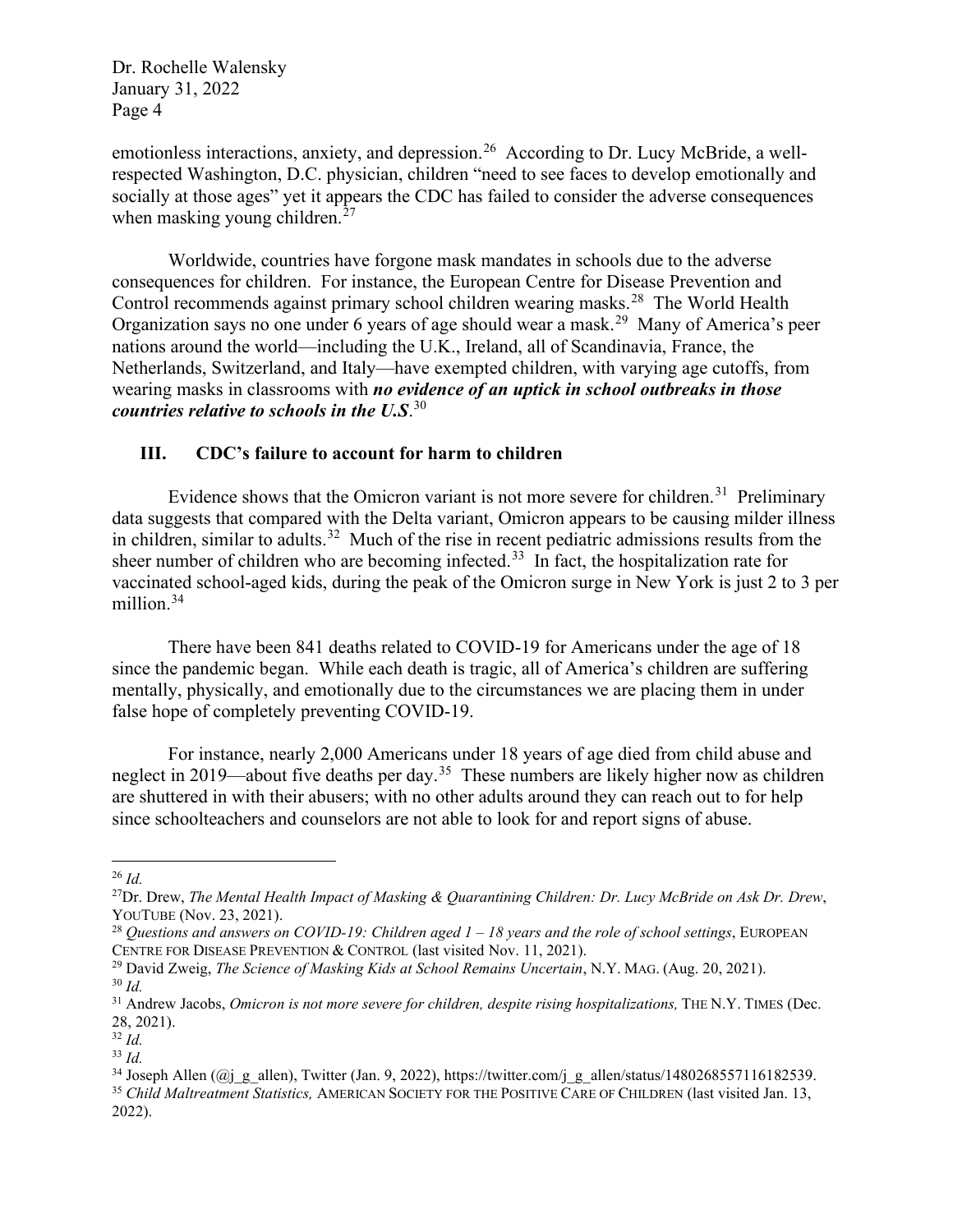Children and teenagers are experiencing a mental health crisis of historic proportions the U.S. Surgeon General has issued a warning and the American Academy of Pediatrics declared a national state of emergency in children's mental health.<sup>[36](#page-4-0)</sup> Suicide attempts have risen sharply for adolescents with suicide attempts by 12- to 17-year-old girls rising 51 percent from early 2019 to early 2021.<sup>[37](#page-4-1)</sup> Early estimates show there were more than  $6,600$  suicide deaths in 2020 among youth age 10-24 in the U.S.<sup>38</sup> Historically, the suicide rate for black children is twice that of white children.<sup>[39](#page-4-3)</sup>

#### **IV. Conclusion**

There is no question, as we enter the third year of this pandemic, CDC's guidelines and policies have failed to factor in—let alone prioritize—children's social, emotional, and educational development.<sup>[40](#page-4-4)</sup> In fact, CDC is undermining its own credibility as it continues to jeopardize an entire generation's development. In order to better understand the CDC's decisions regarding America's children, please schedule a staff briefing on all of the above topics no later than February 7, 2022.

The Committee on Oversight and Reform is the principal oversight committee of the U.S. House of Representatives and has broad authority to investigate "any matter" at "any time" under House Rule X. Further, the Select Subcommittee on the Coronavirus Crisis is empowered to investigate "preparedness for and response to the coronavirus crisis, including the planning for and implementation of testing, containment, mitigation, and surveillance activities."<sup>[41](#page-4-5)</sup> Thank you in advance for your cooperation with this inquiry.

Sincerely,

Steve J. Scalise James Comer Ranking Member Ranking Member Select Subcommittee on the Coronavirus Crisis Committee on Oversight and Reform

 $\chi$ uur oralise aastal  $\chi$ umer Comer

<span id="page-4-0"></span><sup>36</sup> *Id*; *See also* Press Release, U.S. Surgeon General Issues Advisory on Youth Mental Health Crisis Further Exposed by COVID-19 Pandemic, U.S. Dep't of Health & Human Servs. (Dec. 7, 2021). 37 *Id.*

<span id="page-4-2"></span><span id="page-4-1"></span><sup>38</sup> *Id.*

 $39$  Face the Nation (@FaceTheNation) Twitter (Dec. 26, 2021),

<span id="page-4-3"></span>https://twitter.com/FaceTheNation/status/1475209878415323140.

<span id="page-4-4"></span><sup>40</sup> Joseph G. Allen, *We Learned Our Lesson Last Year: Do Not Close Schools*, THE N.Y. TIMES (Dec. 20, 2021).

<span id="page-4-5"></span><sup>&</sup>lt;sup>41</sup> H. Res. 935 § 3(a)(4) (2020).